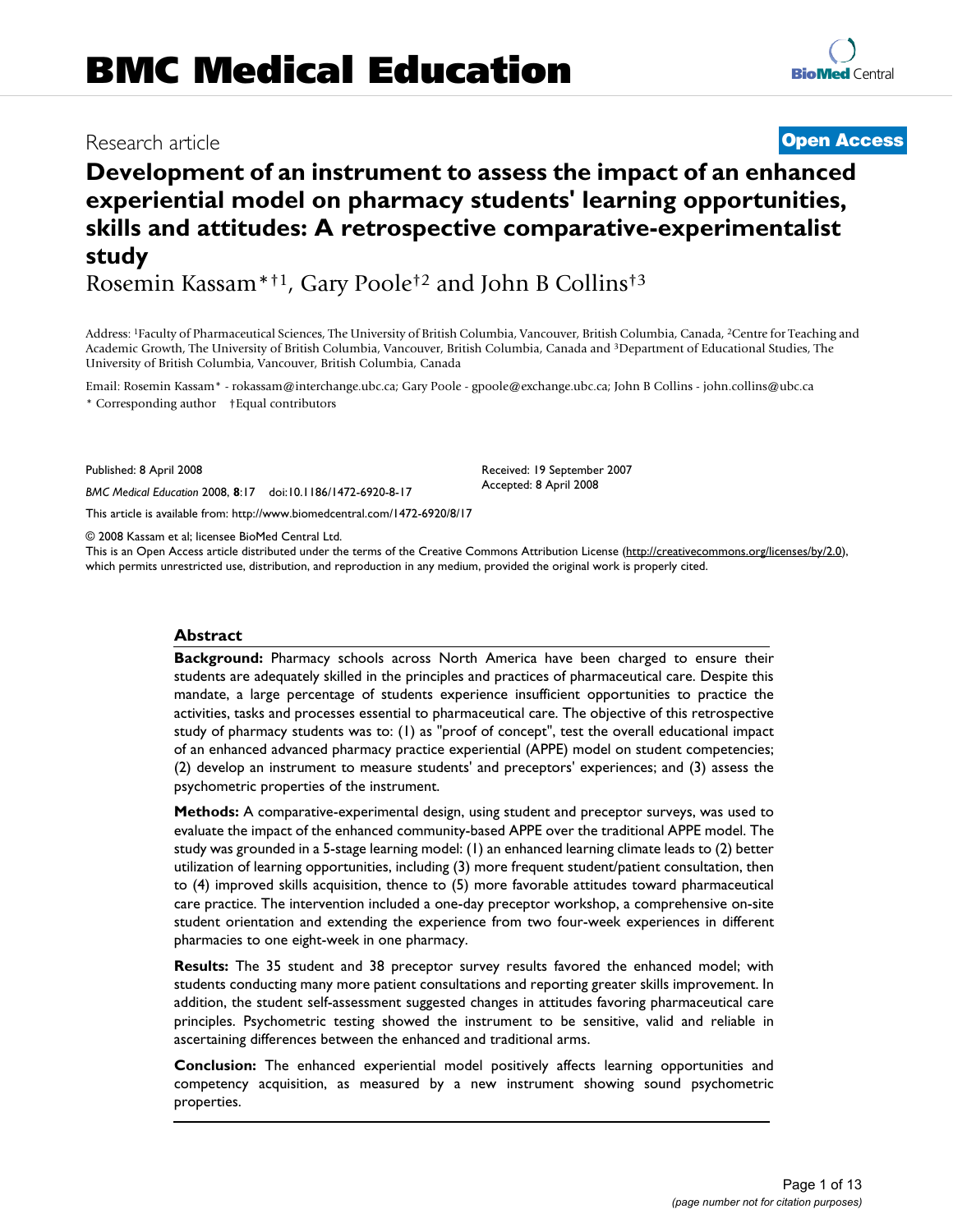## **Background**

Preventable drug-related problems due to inappropriate prescribing, under-prescribing, and inappropriate medication use contribute significantly to both the economic and human costs of health care [1-4]. Several studies have demonstrated that pharmacists have a vital role to play in drug therapy management, thus enhancing overall patient health outcomes [5-10]. In response to economic and societal needs, the pharmacy profession throughout North America has adopted *pharmaceutical care* as its new practice mandate. Pharmaceutical care is defined as a philosophy of practice wherein the "pharmacist cooperates with patients and other professionals in designing, implementing and monitoring therapeutic plans that will produce specific therapeutic outcomes" [1]. Pharmaceutical care takes the profession beyond simple drug distributing and counseling responsibilities to a broader mandate of patient-centered care to maximize the positive outcomes of patients' drug therapies. Consequently, the Canadian Council for Accreditation of Pharmacy Programs has charged pharmacy schools across Canada to ensure that students are adequately skilled in the principles and practices of pharmaceutical care [11].

In 1999, the structured practice education program (SPEP) at the Faculty of Pharmaceutical Sciences (the Faculty), University of British Columbia (UBC) – Vancouver, Canada, used an iterative process involving faculty members and UBC pharmacy preceptors to introduce a new community-based advanced pharmacy practice experience (APPE) to meet accreditation standards. The new APPE detailed 13 content domains that emphasized the specific knowledge, skills and attitudes required to practice pharmaceutical care; these domains can be summarized under four general themes: (1) developing care delivery strategies that promote discussing, acquiring and assessing relevant patient, drug and disease; (2) developing care plans in collaboration with patients and other health professionals to prevent or resolve drug-related problems; (3) assuming responsibility for managing drugrelated problems by monitoring patients' progress and ensuring follow-up care; and (4) promoting health through disease prevention and wellness clinics and seminars. Table 1 summarizes the range of specific patient care activities students are required to engage in for this APPE. The development process of this new program has been discussed in detail in a previous publication [12].

As part of the SPEP office's continuous quality improvement initiative, a detailed evaluation of the newly implemented community-based APPE was conducted in 2000 [13,14]. The findings from the evaluation suggested that – while students had ample opportunity to engage in learning activities that the pharmacy staff regularly encoun-

**Table 1: Community-based advanced pharmacy practice experience activities**

| <b>PC Competency Domains</b>                                                                          | <b>Activity Description</b>                                                                                                                                                                            |
|-------------------------------------------------------------------------------------------------------|--------------------------------------------------------------------------------------------------------------------------------------------------------------------------------------------------------|
| 1. Asking about patient expectations                                                                  | 1. Assess patients with new prescriptions and develop care plans to resolve/prevent drug-<br>related problems                                                                                          |
| 2. Collecting relevant information                                                                    | 2. Assess patients with refill prescriptions and develop care plans to resolve/prevent drug-<br>related problems                                                                                       |
| 3. Integrating patient information                                                                    | 3. Present and discuss 1 prescription AND 1 non-prescription drug class with preceptor                                                                                                                 |
| 4. Evaluating different treatment options                                                             | 4. Provide pharmaceutical care patients requesting non-prescription products, develop care<br>plan for all interventions                                                                               |
| 5. Documenting patient info: continuity of care                                                       | 5. Provide follow-up to patients encountered in activities # 1, 2, 4 and 9, document follow-up<br>care                                                                                                 |
| 6. Prioritizing drug related problems                                                                 | 6. Provide drug information to patients, preceptors and other health care providers, document<br>all recommendations                                                                                   |
| 7. Determining patient experiences:<br>effectiveness or undesirable effects of current<br>medications | 7. Shadow another health care professional for 1/2 to 1 day, complete the reflection page                                                                                                              |
| 8. Determining whether patients were<br>managing and adhering to their medication<br>regimes          | 8. Discuss pharmacy practice issues related to pharmaceutical care (barriers and opportunities                                                                                                         |
| 9. Establishing monitoring parameters with<br>patients                                                | 9. Provide comprehensive pharmaceutical care by assessing all drug-related needs of your<br>patient, identify drug-related problems and develop care plans to resolve/prevent drug-related<br>problems |
| 10. Following-up patients by phone or in-<br>person                                                   | 10. Initiate and complete a patient care project, submit a summary of your project                                                                                                                     |
| 11. Developing professional relationships: with<br>other health care providers, physicians            |                                                                                                                                                                                                        |
| 12. Participating in clinics, seminars, projects                                                      |                                                                                                                                                                                                        |
| or presentations                                                                                      |                                                                                                                                                                                                        |
| 13. Providing basic and comprehensive<br>pharmaceutical care                                          |                                                                                                                                                                                                        |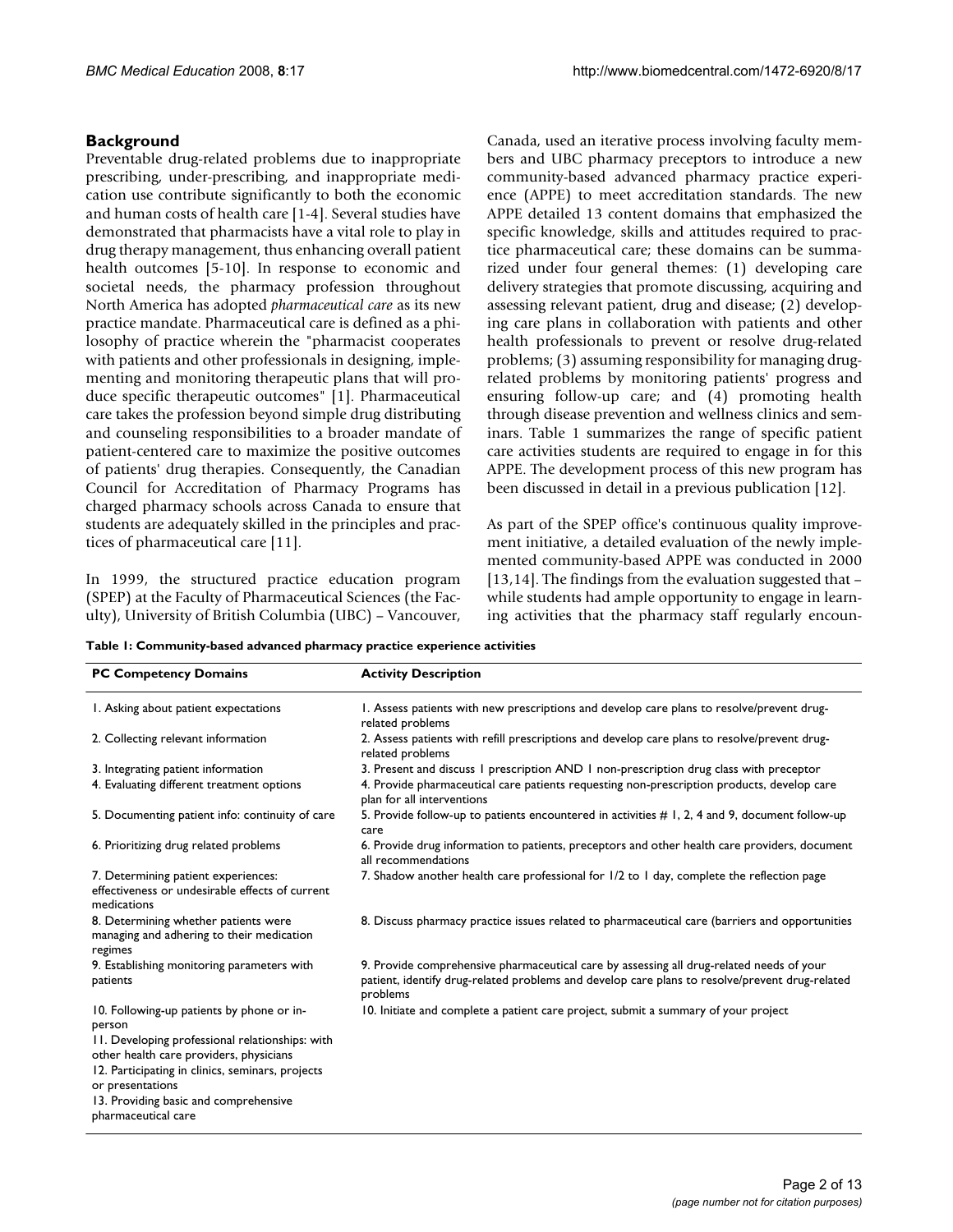tered in their practices, such as assessment of new and refill prescriptions and over-the-counter requests, they had significantly fewer opportunities to engage in activities related to comprehensive pharmaceutical care that included developing and maintaining relationships with patients, assuming responsibility for the management of drug-related issues, and evaluating the patients' drug therapy through follow-up care. Student learning was further hampered by limited opportunities to engage in a variety of non-direct pharmaceutical care activities, such as interprofessional collaborations and health promotion/disease prevention clinics, seminars and presentations. Interestingly, results from a recent survey found that a large percentage of students from the United States also experienced insufficient opportunities to practice the activities, tasks and processes essential to pharmaceutical care; suggesting this to be a widespread concern [15].

To enhance UBC students' learning experience during their community-based APPE, the SPEP faculty undertook a project to explore structures and processes that could help promote better congruence with the principles of pharmaceutical care and the patient care delivery process the students engaged in. The structures and processes were introduced in a stepwise fashion, supported by evidence gathered at different stages of the project. This article reports on a pilot study focusing on three goals: (1) as "proof of concept," to test the overall educational impact of an enhanced APPE model on student competencies; (2) to develop an instrument to measure how both students and preceptors experienced the enhanced communitybased model; and (3) to assess the reliability, validity and discriminating power of the instrument to detect differences between the traditional and the enhanced APPE models. The primary hypothesis was that the competency scores for the enhanced model (treatment arm) would improve more than would scores for the traditional model (control arms), and that such improvements would be evident for both students and their preceptors.

## **Methods**

## *Design*

A retrospective comparative-experimentalist design was used to evaluate the impact of the enhanced communitybased APPE model on students' learning and performance [16]. The overall logic of the study was grounded in a 5 stage learning model: (1) An enhanced learning climate (trained preceptors, explicit SPEP guidelines, student training and support) should lead to (2) better utilization of APPE learning opportunities, including (3) more frequent student/patient consultation, then to (4) improved skills acquisition, thence to (5) more favorable attitudes toward pharmaceutical care practice. The study was conducted between September 2001 and May 2002 in community pharmacies with continuing histories as placement sites for APPE. Ethics approval had been obtained through UBC's Office of Research Services and consent was obtained from all students and preceptors to allow dissemination and publication of the study's findings.

## *Participants*

This study was grounded in a unique partnership developed between the University's Pharmacy school and a nationally operating pharmacy chain. As part of this partnership, the national chain had agreed to two important aspects: (1) to provide release time for their preceptors to attend a full-day's preceptor training workshop at company expense; and (2) to support the costs associated with the delivery of the training program and the evaluation of the APPE post-training. A student researcher was hired to manage data collection and collation, and an instrument developer/statistician was hired to assist with survey instrument development, data analysis and interpretation.

The aim of the study was to recruit seven community pharmacies into the study's treatment arm (enhanced rotation) and a similar number into each of the two control arms (traditional rotation). To extend the generalizability of the study results, one of the control arms comprised pharmacies from the same national partnering chain while the second control arm consisted of an assortment of community pharmacies from other chains and independent pharmacies. Purposeful selection was used to recruit the pharmacies, ensuring representation from both urban and rural settings; all sites had a long history of serving as placement sites for UBC. The community pharmacies in the two control arms were matched to the enhanced pharmacies in terms of geographic location and community size, and all had previously served as placement sites with UBC. All recruited pharmacies were asked to designate one pharmacist to serve as the primary preceptor, whose responsibility would be to set the clerkship expectations with the student, facilitate learning opportunities, provide on-going feedback and conduct the midpoint and final evaluation of the student. In addition, other pharmacists were also encouraged to participate in the student's learning if they were interested in doing so; these pharmacists served as secondary preceptors and worked within the framework established by the primary preceptor. Student participation in the enhanced arm was voluntary because its structure was new to the curriculum, would require additional student commitment beyond the traditional rotation, and its impact had not yet been assessed. The enhanced APPE was advertised to all fourthyear (senior year) students through e-mail and class presentations, and interested students were recruited on a first-come basis. Each placement site (enhanced and con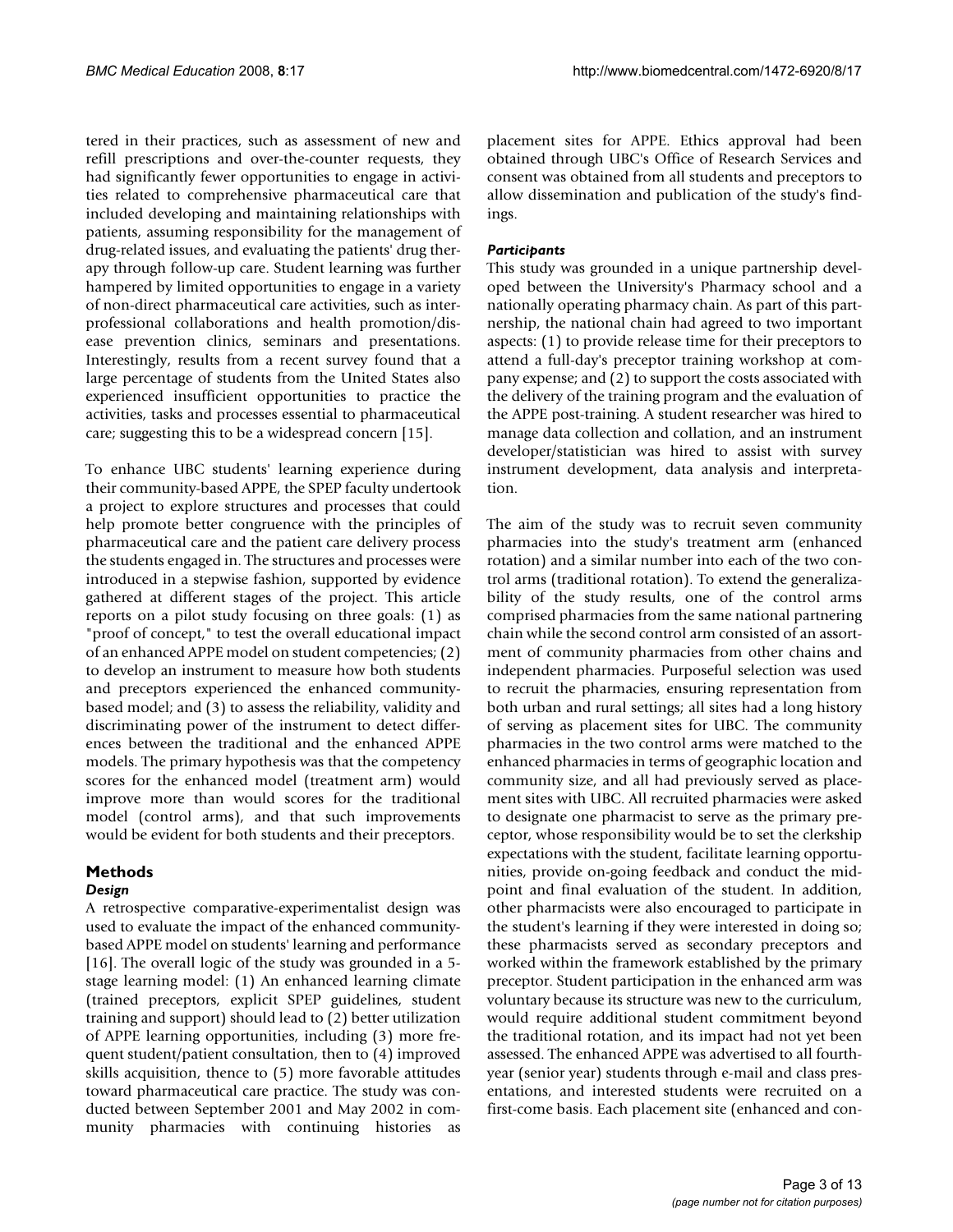trol) accepted a maximum of two students at different times within the academic year.

### *Intervention*

During their 8-week community-based APPE, students in both the enhanced and control sites were expected to meet similar learning objectives, participate in the same learning activities, and were held to the same learning and performance criteria and evaluation standards.

Students and preceptors in both control arms received the SPEP manual outlining the APPE's learning activities, expectations, policies, evaluation processes and forms, patient care tools and conduct standards. The APPE duration for the control arm students comprised of two 4-week cycles at two different pharmacy locations. The control students participated in a mandatory 3-hour face-to-face orientation session and an on-line quiz reinforcing the APPE expectations, but no additional intervention was provided to the control preceptors other than the routine verbal and written communications that occurs between the SPEP office and the preceptors.

Primary preceptors and students in the enhanced arm were provided with a few additional interventions beyond those offered to the control arm. The intervention consisted of separately structured experiences for both students and preceptors: (1) a one-day preceptor education workshop to discuss the proposed pharmaceutical care practice model, to review the course syllabus, to clarify the learning tasks expected of students, and to work through an ice-breaker exercise to be conducted with their students; (2) a five-day student orientation at the pharmacy site prior to the start of the practice education experience to allow pharmacists to assess their students' baseline competencies with various distribution activities and selected pharmaceutical care activities outlined in Table 1 (specifically activities:  $# 1, 2, 4, 6$  and 9); and (3) extending the experience from the traditional two 4-week rotations completed at two different pharmacies to one 8 week experience completed at the same enhanced arm pharmacy.

## *Instrument Development*

A 70-item, 5-point Likert-type survey was developed around the pharmaceutical care activities and competencies students were expected to master. The survey layout recapitulated the 5-stage learning model: [1] learning climate and preceptor support (9 questions), [2] learning opportunities (13 questions), [3] patient consultation estimates (one question), [4] skills improvement (17 questions), and [5] attitude enhancement (29 questions). In approximate terms, the survey was structured around the 13 pharmaceutical care competency domains emphasized in the community-based APPE (Table 1). In general,

each of the competency domains was assessed three times; once as a learning opportunity issue, secondly as a skill improvement topic, and third as an attitude-related matter. A final question for preceptors alone asked whether the experience of precepting students had expanded their own grasp of pharmaceutical care principles and practice.

Instrument development activities focused on verifying that questionnaire items putatively assigned to preceptor supports scales, learning opportunities, skills improvement, and attitudes all conformed to generally accepted scale development criteria, in that they: (1) distinguished effectively between enhanced and control settings; (2) demonstrated alpha reliabilities equal to or exceeding the rule-of-thumb threshold of  $\alpha$  = 0.70; (3) converged reliably on their respective specific themes; (4) did not "spill across" to other themes; and (5) gathered information unbiased with respect to source (preceptor or student). Scales and items passing all these tests would be retained for further refinement in post-pilot refinements and future iterations of the enhanced APPE model [17,18].

## *Data collection*

Both the students and their primary preceptors completed retrospective surveys shortly following the completion of the APPE. As well, both groups were assured that survey results would not affect the students' final grades. The survey instructions requested the preceptors in the enhanced group and students from both groups to reflect back to the baseline day of their 8-week APPE. The control preceptors assessed the students over the second 4-week experience. While both the students and preceptors were asked about virtually identical topics, the question phrasing was keyed to the appropriate audience, for example: student items were phrased in terms of "There were opportunities to ...", "I believe that..." whereas preceptor items were phrased in terms of "The rotation provided the student with...", or "I met with the student to...". Each survey packet consisted of seven generic Scantron sheets (#70921) overprinted with instructions, question stems and 5-point response categories; 'Never' to 'Always', 'No Improvement' to 'Significant Improvement' or 'Strongly Disagree' to 'Strongly Agree'. Surveys were distributed to students and preceptors by mail, and returned either by mail or in-person.

## *Analysis*

Scantron survey results were verified, summarized and analyzed using SPSS. Results of the study's outcomes progressed though a series of increasingly stringent analyses; overall summaries (SPSS Frequencies and Descriptives), differences between enhanced and control arms (t-tests, ANOVA), differences between preceptor and student assessments (t-tests, ANOVA) and possible interactions (ANOVA), reliability and validity estimates of competency domains and study rationale measures (Reliability),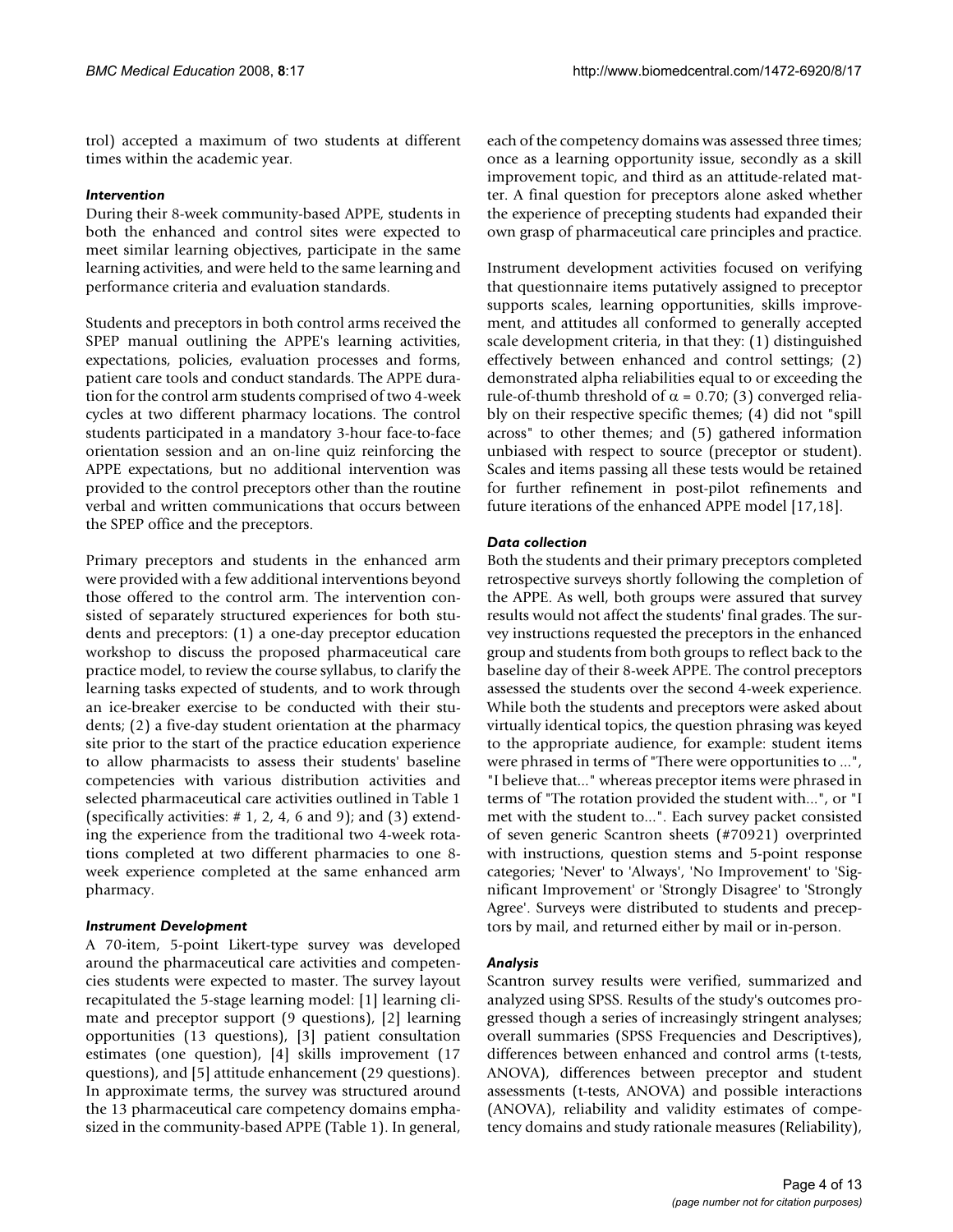and tests of the various scales' abilities to discriminate between enhanced and control conditions (Discriminant). For all tests, the a priori level of significance was set at  $p \leq 0.05$ .

Since the overall objective of the pilot study was to test the impact on student learning of the enhanced APPE, we report those overall results first, followed by more detailed analyses of the learning model components (learning climate and preceptor support  $\rightarrow$  learning opportunities + patient consultations → skills improvement → attitude enhancement). Next we report differences across the 13 domains of pharmaceutical care and the differential impact of learning in the enhanced and control settings. Finally, we report the psychometric properties of the scales we developed to examine these various aspects of program enhancement and student performance with a focus on scale refining and streamlining. We conclude with a number of 'lessons learned' about further improvements to the APPE, easier data collection procedures and expanded scope of future enhanced APPE.

## **Results**

At the end of the APPE, there were 13 students who completed the enhanced APPE (treatment arm) and 28 students in the two control APPEs (14 in each arm), one student from the enhanced arm dropped out prior to the start of the APPE. All sites had one designated primary preceptor, two sites in each of the three arms had a secondary preceptor, one site in the treatment arm had two secondary preceptors. A total of 74 surveys were returned at the end of the study: 38 from preceptors and 36 from students. From the preceptor group, 13 (100%) surveys were returned from the enhanced arm and 11 (78.6%) from the control arm representing the national partnering chain and 14 (100%) from the control arm representing an assortment of pharmacies. From the student group, 13 (100%) surveys were returned from the enhanced arm, nine (64.3%) from the national chain control arm and 14 (100%) from the control arm representing an assortment of pharmacies. One student from the control arm left substantial portions of the survey unanswered and was eliminated from further analysis, for a total of 35 useable student surveys.

## *Overall Results*

Table 2 demonstrates that, overall, student and preceptor outcomes favored the enhanced APPE structure over the structure in the control arms. From the students' own perspectives and for all 70 measures combined, student scores in the enhanced APPE outperformed those in the control arm by about 0.37 points out of a possible five:  $(4.16 \text{ vs. } 3.79; t = 2.33, p < 0.026)$ . Parallel information from preceptors about their students' overall performance generally corroborated students' own assessments. For all

70 measures combined, preceptors' assessments showed a significant 0.39 point advantage for the enhanced APPE, (4.07 vs. 3.68;  $t = 2.67$ ,  $p < 0.011$ ) slightly exceeding students' own reports. From students' and preceptors' combined perspectives, the enhanced APPE showed similar statistical advantages; the enhanced APPE outperformed the experience in the control arm by 0.38 points (4.11 vs. 3.73;  $t = 3.59$ ,  $df = 71$ ,  $p < 0.001$ ) and showed an overall 18% gain in performance  $(\eta^2 = 0.179)$ .

## *The 5-Stage Learning Model*

Table 2 also summarizes results for each of the five stages of the learning model: learning climate and supports, learning opportunities, patient consultations, skills improvements, and pharmaceutical care-related attitudes. The results always favored the enhanced APPE model, with two-thirds of the comparisons being statistically significant. Since ONEWAY Tukey range tests had shown there were no statistical differences between the two control groups for either students or preceptors, the two control arms were collapsed into a single control group for further analyses.

Students reported statistically significant benefits of the enhanced APPE in terms of the number of comprehensive consultations it afforded (16.65 vs. 5.30; t = 7.29,  $p$  < 0.000), skills improvements noted (4.21 vs. 3.50; t = 3.05, p < 0.004) and attitudes favoring pharmaceutical care principles  $(4.39 \text{ vs. } 4.03; t = 2.41, p < 0.021)$ . Preceptors in the enhanced model reported noted benefits of the enhanced APPE, the estimated numbers of comprehensive consultations conducted by students (17.50 vs. 8.74;  $t = 5.65$ ,  $p < 0.000$ , and skills improvement observed  $(4.12 \text{ vs. } 3.22; t = 3.81, p < 0.004)$ . Although more preceptors in the enhanced model agreed that their SPEP participation "provided [more] opportunity to practice and improve my pharmaceutical care skills" than did preceptors in the control arms, this was not statistically significant.

It is also noteworthy that a two-way ANOVA showed generally no differences between students' self-reports and those of their preceptors, except for the finding that preceptors in both the control and enhanced arms significantly ( $F = 5.65$ ,  $p < 0.020$ ) over-estimated the number of patient consultations (11.7  $v$ , 9.5) provided by their stu-</u> dents (and verified by the SPEP faculty by reviewing documentation submitted by the students in their portfolio). Interestingly, the overestimates were greater in the control settings than in the enhanced APPE, perhaps suggesting that preceptors' oversight of student experience is less detailed in controlled settings. As well, there were no treatment-by-group interactions indicating that both students and preceptors interpreted and responded to the questions in essentially the same ways.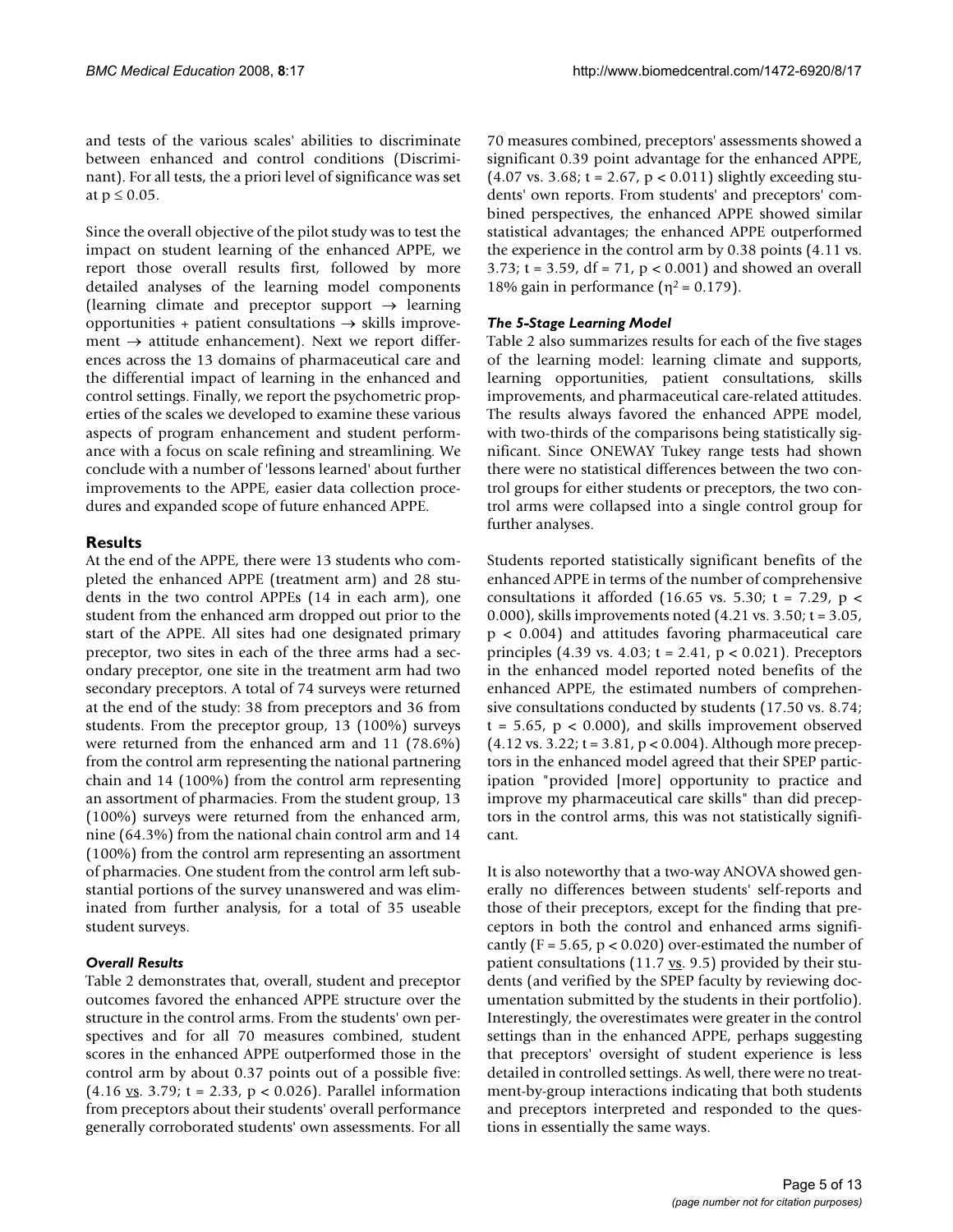| Perspective | Group                                                                                           | Mean                                                             | t-test | <b>Significance</b> |
|-------------|-------------------------------------------------------------------------------------------------|------------------------------------------------------------------|--------|---------------------|
|             | Learning Climate and Preceptor Supports (number (n) of items = 9; score range: 2.00 - 5.00)     |                                                                  |        |                     |
| Students'   | <b>Control APPE</b>                                                                             | 3.87                                                             | 1.21   | ns                  |
|             | <b>Enhanced APPE</b>                                                                            | 4.21                                                             |        |                     |
| Preceptors' | Control APPE                                                                                    | 3.73                                                             | 1.89   | ns                  |
|             | <b>Enhanced APPE</b>                                                                            | 4.07                                                             |        |                     |
|             | <b>Learning Opportunities</b> (n items = 13; score range: $2.46 - 4.62$ )                       |                                                                  |        |                     |
| Students'   | <b>Control APPE</b>                                                                             | 3.76                                                             | 0.34   | ns                  |
|             | <b>Enhanced APPE</b>                                                                            | 3.82                                                             |        |                     |
| Preceptors' | <b>Control APPE</b>                                                                             | 3.50                                                             | 1.56   | ns                  |
|             | <b>Enhanced APPE</b>                                                                            | 3.79                                                             |        |                     |
|             | <b>Estimated Number of Comprehensive Consultations</b> (n items = 1; score range: 1.00 - 17.00) |                                                                  |        |                     |
| Students'   | Control t APPE                                                                                  | 5.30                                                             | 7.29   | p < 0.000           |
|             | <b>Enhanced APPE</b>                                                                            | 16.65                                                            |        |                     |
| Preceptors' | Control APPE                                                                                    | 8.74                                                             | 5.65   | p < 0.000           |
|             | <b>Enhanced APPE</b>                                                                            | 17.50                                                            |        |                     |
|             | Skills Improvement (n items = 17; score range: 1.94 - 5.00)                                     |                                                                  |        |                     |
| Students'   | Control APPE                                                                                    | 3.50                                                             | 3.05   | p < 0.004           |
|             | <b>Enhanced APPE</b>                                                                            | 4.21                                                             |        |                     |
| Preceptors' | Control APPE                                                                                    | 3.22                                                             | 3.81   | $p \le 0.001$       |
|             | <b>Enhanced APPE</b>                                                                            | 4.12                                                             |        |                     |
|             |                                                                                                 | <b>Attitudes</b> (n items = 29; score range: $2.90 - 5.00$ )     |        |                     |
| Students'   | <b>Control APPE</b>                                                                             | 4.03                                                             | 2.41   | p < 0.021           |
|             | <b>Enhanced APPE</b>                                                                            | 4.39                                                             |        |                     |
| Preceptors' | Control APPE                                                                                    | 4.16                                                             | 0.86   | ns                  |
|             | <b>Enhanced APPE</b>                                                                            | 4.31                                                             |        |                     |
|             |                                                                                                 | <b>Overall Scale</b> (n items = 70; score range: $2.65 - 4.89$ ) |        |                     |
| Students'   | Control APPE                                                                                    | 3.78                                                             | 2.33   | p < 0.026           |
|             | <b>Enhanced APPE</b>                                                                            | 4.16                                                             |        |                     |
| Preceptors' | Control APPE                                                                                    | 3.68                                                             | 2.67   | p < 0.011           |
|             |                                                                                                 |                                                                  |        |                     |

#### **Table 2: Student and preceptor results for the 5-component learning model**

#### *Pharmaceutical Care Competency Domains*

Table 3 shows that some competencies were much better learned than others – irrespective of study arm. For ease of interpretation, the central columns of the table shows competency means converted to percentages (mean/5) for overall results as well as for enhanced/control differences, thus showing the fraction of what was reported to have been learned as differential percentages of the maximum that could be reported. Examining all groups combined (enhanced, control, students, and preceptors), the table shows that content domains differ considerably in their respective levels of learning achievement (M%); ranging from lows of about 40% to highs of near 90%. For example, topics such as *collecting relevant patient information* (4.38 out of 5) or *determining whether patients were managing their medication regimes* (4.17) were readily grasped while *participating in clinics, seminars, projects or presentations* (1.99) or *developing professional relationships with other health-care providers* (3.47) *w*ere much less well inculcated. Finally, the bottom row of Table 3 summarizes the overall student grasp of these 13 competencies and suggests that about 77% of what could have been reported was reported. Moreover, it shows that the enhanced rotations enjoyed about a 7% advantage over the traditional model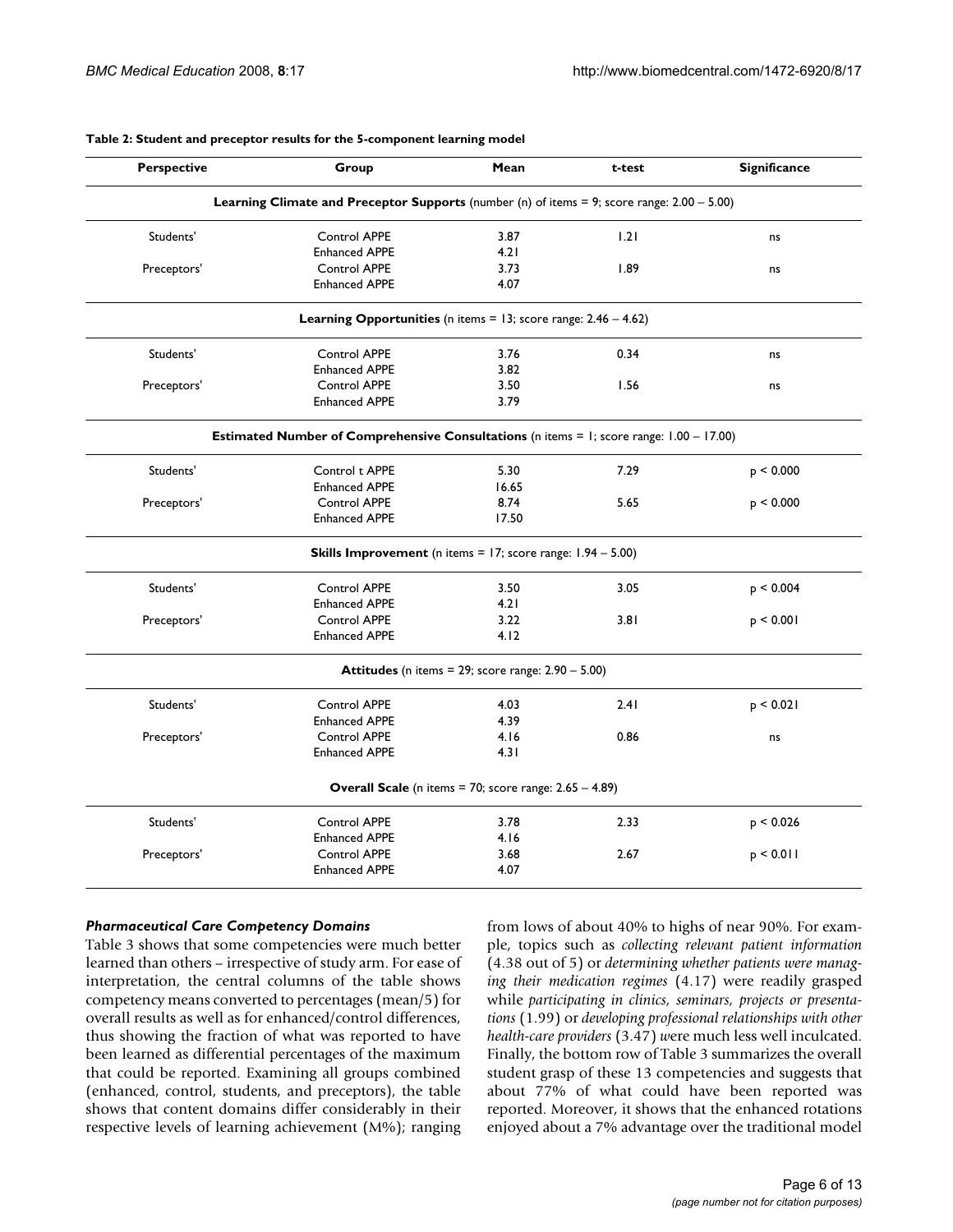| <b>PC Competency Domains</b>                                                                    |      |      | Overall Mean Overall Mean % Enhanced Mean % Control Mean % Significance <sup>a</sup> |      |       |
|-------------------------------------------------------------------------------------------------|------|------|--------------------------------------------------------------------------------------|------|-------|
| Asking about patient expectations                                                               | 3.84 | 76.9 | 82.1                                                                                 | 74.0 | 0.005 |
| Collecting relevant information                                                                 | 4.38 | 87.6 | 91.3                                                                                 | 85.5 | 0.036 |
| Integrating patient information                                                                 | 4.08 | 81.6 | 89.0                                                                                 | 77.6 | 0.000 |
| Evaluating different treatment options                                                          | 4.18 | 82.5 | 87.4                                                                                 | 79.7 | 0.010 |
| Documenting patient info: continuity of care                                                    | 3.91 | 78.3 | 85.4                                                                                 | 74.3 | 0.001 |
| Prioritizing drug related problems                                                              | 3.97 | 79.4 | 84.6                                                                                 | 76.5 | 0.002 |
| Determining patient experiences: effectiveness<br>or undesirable effects of current medications | 4.23 | 84.6 | 88.5                                                                                 | 82.4 | 0.023 |
| Determining whether patients were managing<br>and adhering to their medication regimes          | 4.17 | 83.4 | 87.2                                                                                 | 81.3 | 0.022 |
| Establishing monitoring parameters with<br>patients                                             | 3.95 | 78.9 | 86.2                                                                                 | 74.9 | 0.000 |
| Following-up patients by phone or in-person                                                     | 3.90 | 77.9 | 85.8                                                                                 | 73.6 | 0.000 |
| Developing professional relationships: with<br>other health care providers, physicians          | 3.47 | 69.5 | 69.2                                                                                 | 69.6 | ns    |
| Participating in clinics, seminars, projects or<br>presentations                                | 1.99 | 39.9 | 37.6                                                                                 | 41.1 | ns    |
| Providing basic and comprehensive<br>pharmaceutical care                                        | 4.14 | 82.7 | 88.0                                                                                 | 79.8 | 0.001 |
| Overall Index of Content Domain Learning                                                        | 3.86 | 77.2 | 81.7                                                                                 | 74.6 | 0.001 |

**Table 3: Competency domains for learning pharmaceutical care principles and delivery:Overall, enhanced (treatment) and traditional (control) scores for students and preceptors combined.**

a Indicates significance of the differences observed between the enhanced (treatment) versus traditional (control)

 $(F = 11.40, p < 0.001)$  in bringing students nearer to readiness for entry-to-practice.

dents in the enhanced arm (4.13 vs. 3.81; t = 2.15,  $p$  < 0.038) than the control arm – an improvement of 6.25%.

When comparing the students' experiences between the enhanced and the control arms for all 13 of the competency domains, the outcomes consistently favoured the enhanced model; with six of the 13 competencies being significantly improved. These included competencies: "Integrating patient information," "Documenting patient information," "Prioritizing drug-related problems," "Establishing monitoring parameters with patients," " Patient follow-up by phone or in-person," and "Providing basic and comprehensive pharmaceutical care." Additionally, the overall index of learning in all 13 pharmaceutical care competency domains was significantly better for stuThe preceptor pattern was slightly different; they reported significant improvement in seven of the 13 competencies: "Asking about patient expectations," "Collecting relevant information," "Integrating patient information," "Documenting patient information," "Establishing monitoring parameters," "Patient follow-up by phone or in-person," "Providing basic and comprehensive pharmaceutical care," as well as in the overall index of competency domains  $(4.04 \text{ vs. } 3.66$ ;  $t = 2.61$ ,  $p < 0.013$ ).

| Table 4: Alpha-reliability coefficients, convergent and discriminant estimates for original study scales. |  |  |  |  |  |  |
|-----------------------------------------------------------------------------------------------------------|--|--|--|--|--|--|
|-----------------------------------------------------------------------------------------------------------|--|--|--|--|--|--|

| Learning Model: Original Scales Mean* Standard Deviation Number of Items $\alpha^a$ |       |      |    |        | rb    |           | Scale Bias <sup>c</sup> Scale Sensitivity <sup>d</sup> |
|-------------------------------------------------------------------------------------|-------|------|----|--------|-------|-----------|--------------------------------------------------------|
| Learning Climate & Preceptor<br>Support                                             | 3.92  | 0.69 | 9  | 0.884  | 0.549 | 0.110     | 0.305                                                  |
| Learning Opportunities                                                              | 3.69  | 0.55 | 17 | 0.884  | 0.574 | 0.162     | 0.180                                                  |
| <b>Patient Consultations (estimated</b><br>number)                                  | 10.67 | 6.66 |    | 0.475e | 0.475 | $-0.0168$ | 0.520                                                  |
| Skills Improvement                                                                  | 3.68  | 0.73 | 17 | 0.938  | 0.476 | 0.118     | 0.510                                                  |
| Attitude Enhancement                                                                | 4.19  | 0.46 | 29 | 0.939  | 0.479 | $-0.052$  | 0.261                                                  |
| Overall Study Model Scale (original)                                                | 3.87  | 0.47 | 70 | 0.959  | 0.816 | 0.121     | 0.410                                                  |

 $\alpha^2$  – Cronbach's alpha-reliability, and the index of convergent validity; how well do items converge on each scale's central concept.

 $r<sup>b</sup>$  – Highest correlation with any other scale. Low correlations mean the scale does not duplicate information in other scales.

<sup>c</sup> – Pearson r with preceptor vs. student. Non-significant r's indicate absence of bias.

 $d$  – Pearson r (or eta) with study arm. Positive correlations indicate sensitivity to predicting enhanced clerkship.

e – Since the patient consultation estimate was a single variable measure, its α-reliability estimate is its SMR with the other four indices.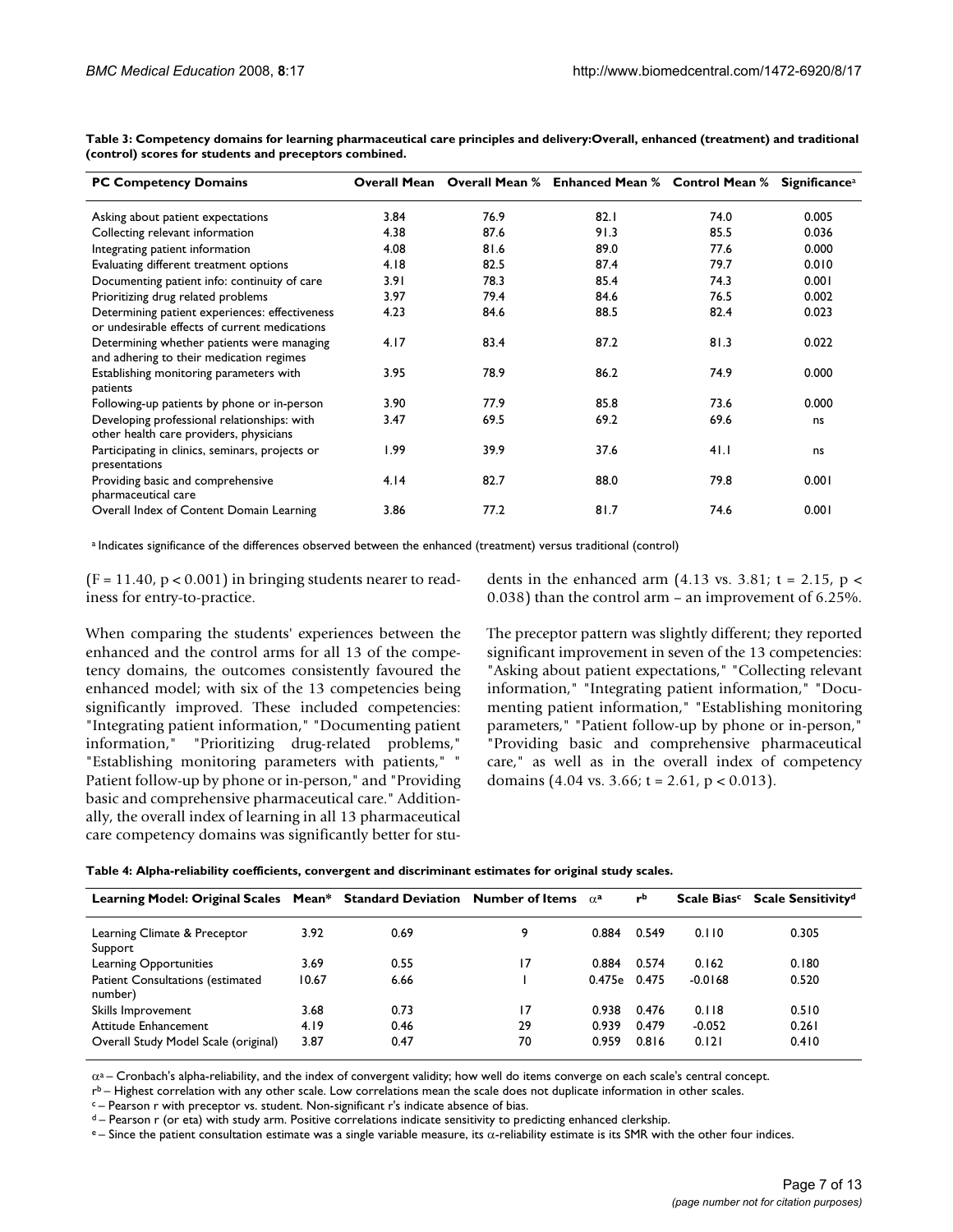| Learning Model: Refined Scales           | Mean  | <b>Standard Deviation</b> | Number of Items | $\alpha^a$ | r <sub>p</sub> | Scale Bias <sup>c</sup> | Scale Sensitivity <sup>d</sup> |
|------------------------------------------|-------|---------------------------|-----------------|------------|----------------|-------------------------|--------------------------------|
| Preceptor Support                        | 3.94  | 0.69                      | 6               | 0.847      | 0.510          | 0.104                   | 0.336                          |
| Learning Opportunities                   | 4.00  | 0.62                      | 6               | 0.837      | 0.510          | 0.214                   | 0.304                          |
| Patient Consultations (estimated number) | 10.67 | 6.66                      |                 | 0.475      | 0.580          | $-0.182$                | 0.715                          |
| Skills Improvement                       | 3.65  | 0.86                      | 6               | 0.873      | 0.520          | 0.093                   | 0.622                          |
| Attitude Enhancement                     | 4.03  | 0.65                      | 6               | 0.837      | 0.520          | $-0.157$                | 0.393                          |
| Overall Study Model Scale (refinedf)     | 3.89  | 0.56                      | 25              | 0.920      | 0.796          | 0.057                   | 0.574                          |
| Overall Study Model Scale (original)f    | 3.87  | 0.47                      | 70              | 0.959      | 0.816          | 0.121                   | 0.410                          |

#### **Table 5: Psychometric properties of revised learning model scales.**

 $\alpha$ <sup>a</sup> – Cronbach's alpha-reliability, and the index of convergent validity; how well do items converge on each scale's central concept.

 $r<sup>b</sup>$  – Highest correlation with any other scale. Low correlations mean the scale does not duplicate information in other scales.

 $c$  – Pearson r with preceptor vs. student. Non-significant r's indicate absence of bias.

<sup>d</sup> – Pearson r (or eta) with study arm. Positive correlations indicate sensitivity to predicting enhanced clerkship.

 $e$  – Since the patient consultation estimate was a single variable measure, its α-reliability estimate is its SMR with the other four indices.

 $f$  Both Refined and Original scales are listed to document that streamlining resulted in no appreciable loss of scale power and efficiency.

#### *Instrument Validation*

Tables 4 and 5 summarize the broad array of analyses conducted to validate and test the survey instrument. The accepted criteria of face validity, reliability, discriminant validity, construct validity, absence of bias, and sensitivity were all used as benchmarks to determine whether the survey's items, scales, and psychometric properties achieved acceptable levels.

#### *Face validity*

Face validity tests whether the individual items in any instrument "make sense" and whether knowledgeable experts concur that they are "important things to be asked". The instrument's 70 items were reviewed and verified by several cycles of item generation, pre-testing and refinement by this report's first two authors. The guiding question was always "Is this what we want to know about student response to the two versions of the APPE, and is this the way to ask it?" Subsequently, five faculty and five randomly selected non-study pharmacy students reviewed the survey items and provided helpful comments on readability and clarity.

#### *Reliability*

Reliability analysis examines whether the various items thought to constitute a scale are well-aligned, consistent among themselves, and generally corroborate each other. Contrary items can be refined, rephrased, or eliminated, although overall reliability measures depend on the number of items in the scale. The most common index of scale reliability is Cronbach's alpha  $(\alpha)$  and scale developers strive for reliability measures of 0.70 or greater. Table 4's fourth column ( $\alpha$ <sup>a</sup>) shows that four of the five learning model scales (preceptor support (0.88), learning opportunities (0.88), skills improvement (0.94) and attitude enhancement (0.94) far exceed the guideline, indicating that the individual items within each scale are good operational measures of the scale's conceptual content while simultaneously lending strong support to the construct validity of the scales' conceptual foundations. Since patient consultations is a single measure count, the concept of scale reliability doesn't apply in the same way, hence the table entry is its squared multiple correlation (0.48) with the four remaining scales. In short, the various scales comprising the 5-step learning model are well operationalized by the items constituting them.

For the 13 pharmaceutical care competency domains, their reliabilities are acceptable but not quite so strong because the number of items in most scales is often only three or four. For example: "following-up ...(0.76)," "developing professional relationships ...(0.77)," "participating in clinics ...(0.78)," and "providing basic and comprehensive pharmaceutical care ...(0.84)" are well operationalized. In contrast, " asking about patient expectations ...(0.27)," "prioritizing about drug-related problems ...(0.33)" and "determining if patients are managing/adhering...(0.46)" are less well-anchored. Nevertheless, the reliability of the overall index calculated across all 13 domains is 0.92, strong by any measure. Thus the scales derived from the 70-item survey generally exhibit reliabilities that are "acceptable" to "strong."

#### *Discriminant validity*

Discriminant validity analysis tests whether the items in any one scale are all more closely correlated among themselves than with any different scale, in short, do any of the items "spill over" into the domain of a different scale? Table 4, column  $r^{(b)}$  show that the highest correlations between any one scale in the learning model and any other scale are always lower than their respective alpha reliabilities indicating that each scale converges on its central concept and discriminates it from the other scales [18].

#### *Construct Validity*

Construct validity is a 'concept in reverse' [19]. Rather than querying how well each scale (or construct) is oper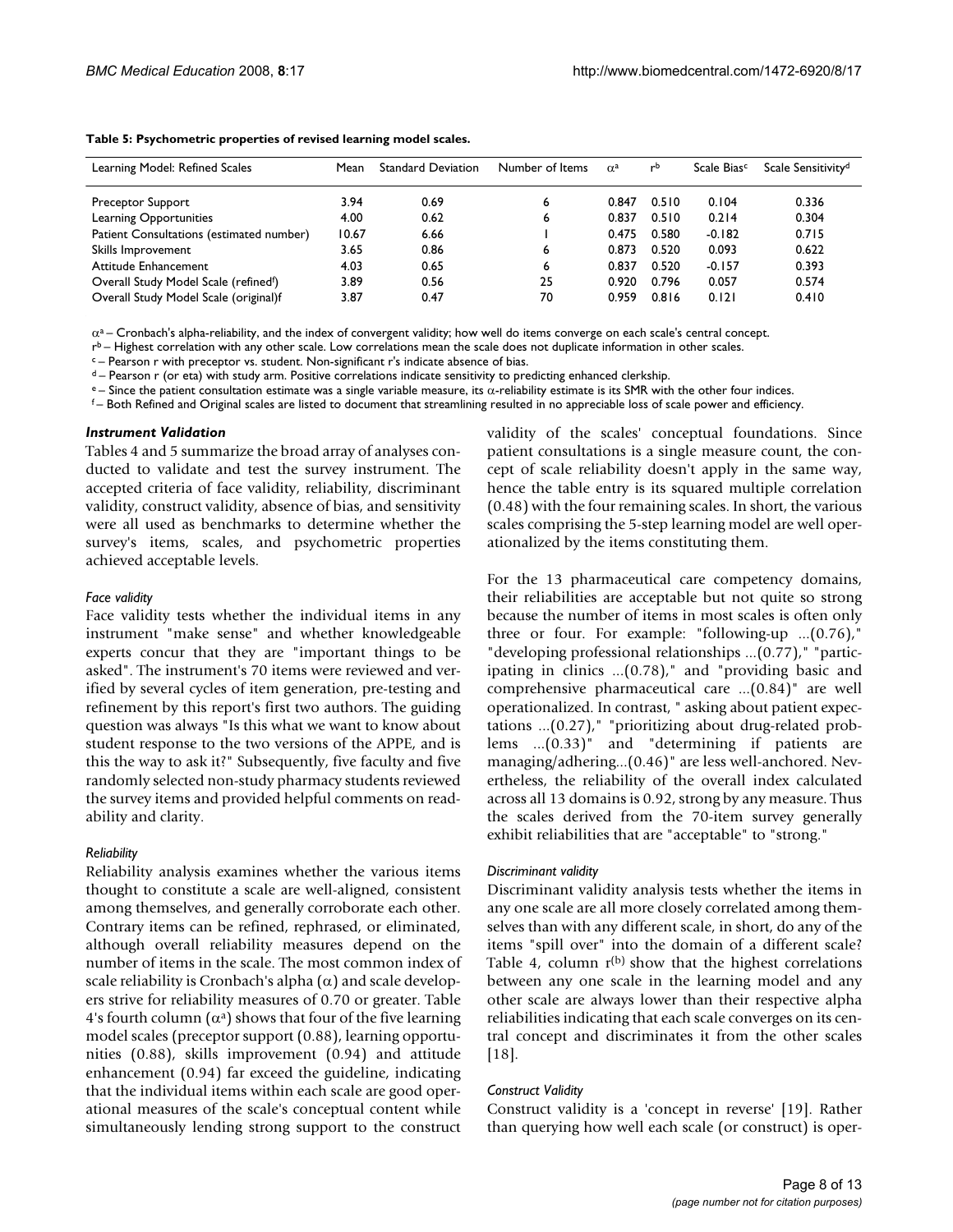ationalized, it tests the proposition that "given the operational evidence, how much credibility can be (backwards) ascribed to the construct (or scale). If the operational evidence is strong, then there are more solid grounds to accept the notion that "there *is* such as thing as learning climate, or learning opportunity, or skills improvement or attitude enhancement". In this study, the learning climate total (of 9 items), learning opportunities total (of 17 items), patient consultation estimate, skills improvements total (of 17 items), attitude enhancement total (of 29 items), and the combined study model total (of 70 items) all have strong construct validities as evidenced by their high corrected item-total correlations (not shown) and their high  $\alpha$ -reliabilities (0.85 and higher). Collectively, these reliability measures and item-total correlations confirm that such concepts as learning climate, learning opportunities, skills improvement and attitude enhancement *do* exist and can be validly inferred from the response patterns of pharmacy students and their preceptors.

### *Scale bias*

Tests for scale bias seek to verify that both individual items and the scales constructed from them are unbiased in terms of the respondent who happens to be completing the survey. In this study, it meant testing that both students and preceptors understood and interpreted the items in essentially the same way. Study results would be weakened if it could be shown that any of the learning model scales favoured preceptors over students or viceversa. The 'scale bias' column in Table 5 shows that correlations between scale totals and the persons completing the surveys (students vs. preceptors) are small and nonsignificant, hence threats of study outcomes being spurious results of student/preceptor differences can be ruled out. Further evidence that preceptors and students saw the items and scales similarly was obtained by correlating student/preceptor pairs' responses across the various practice locations. In general, preceptor/student pairs concur about the learning aspects of the APPE: the correlation between the pairs for combined feature of the overall learning model was 0.472. The overall correlations across all components of the model are fractionally higher for the enhanced pairs (0.495) than for the controls pairs (0.460), thus confirming that there was general, if loose, agreement between preceptors and students about when Learning Opportunities were (or were not) available, when clinical instructors had (or had not) facilitated in such as way as to enable students to meet their overall SPEP objectives, when Skills Improvements had (or had not) occurred, and when students' Attitudes and Attributions of Importance favoured (or did not favour) pharmaceutical care focused practice.

### *Scale Sensitivity*

To be helpful in testing for differences between enhanced and control APPE, both survey items and the scales derived from them must be sensitive to any differences that do exist. The rightmost column in Table 4 shows that the estimate of numbers of patient consultations performed was the most sensitive discriminator between people in enhanced APPE vs. those in control settings. Skills improvement, learning climate, attitude enhancement and learning opportunities showed decreasing sensitivity to enhanced/control differences. Some 19 of the 70 were significant and sensitive indicators of enhanced vs. control differences: 11 from Skills Improvement, five from Attitude Enhancement, two from Learning Climate and Number of patient consultations. Disregarding for the moment the scales into which the 70 items were aggregated, in descending order of sensitivity, the 19 best discriminating items were: number of patient consultations, patient follow-up, integrating information from patients with multiple problems, providing comprehensive pharmaceutical care to patients with few problems, integrating patient information to identify drug-related problems, prioritizing drug-related problems, determining patient experiences regarding drug effectiveness and undesirable effects, evaluating different treatment options using guidelines, *dis*affirming that follow-up is too time-consuming, discussing monitoring parameters with patients, asking patients about their drug therapy expectations, determining whether patients were managing their medications, carrying out independent tasks without undue reliance on the pharmacist, preceptors encouraging students to provide patient follow-up, believing that providing pharmaceutical care gave students a better understanding of patients drug-related needs, acknowledging that the SPEP rotation was a key factor in stimulating pharmaceutical care, feeling comfortable with the process of providing pharmaceutical care, agreeing that discussing monitoring parameters with patients is important, and *dis*agreeing that providing patient follow-up is beyond a pharmacist's responsibility.

### *Learning Model Scale Inter-Correlation*

Correlations among the scales for learning climate, learning opportunities, skills improvement, attitude enhancement, and estimated numbers of patient consultations averaged 0.43, which together with the high intra-scale alpha reliability suggests that each of these five indices taps a different repertory of student performances that are inter-related but uniquely different from each other. Interestingly, it made a less-than-expected-difference whether these intercorrelations were tested for the enhanced  $(r =$ 0.44) or the control respondents ( $r = 0.33$ ). Similarly, there was only slightly greater coherence among preceptors' assessments ( $r = 0.53$ ) than among students' ( $r =$ 0.37). The general conclusion is the same in all instances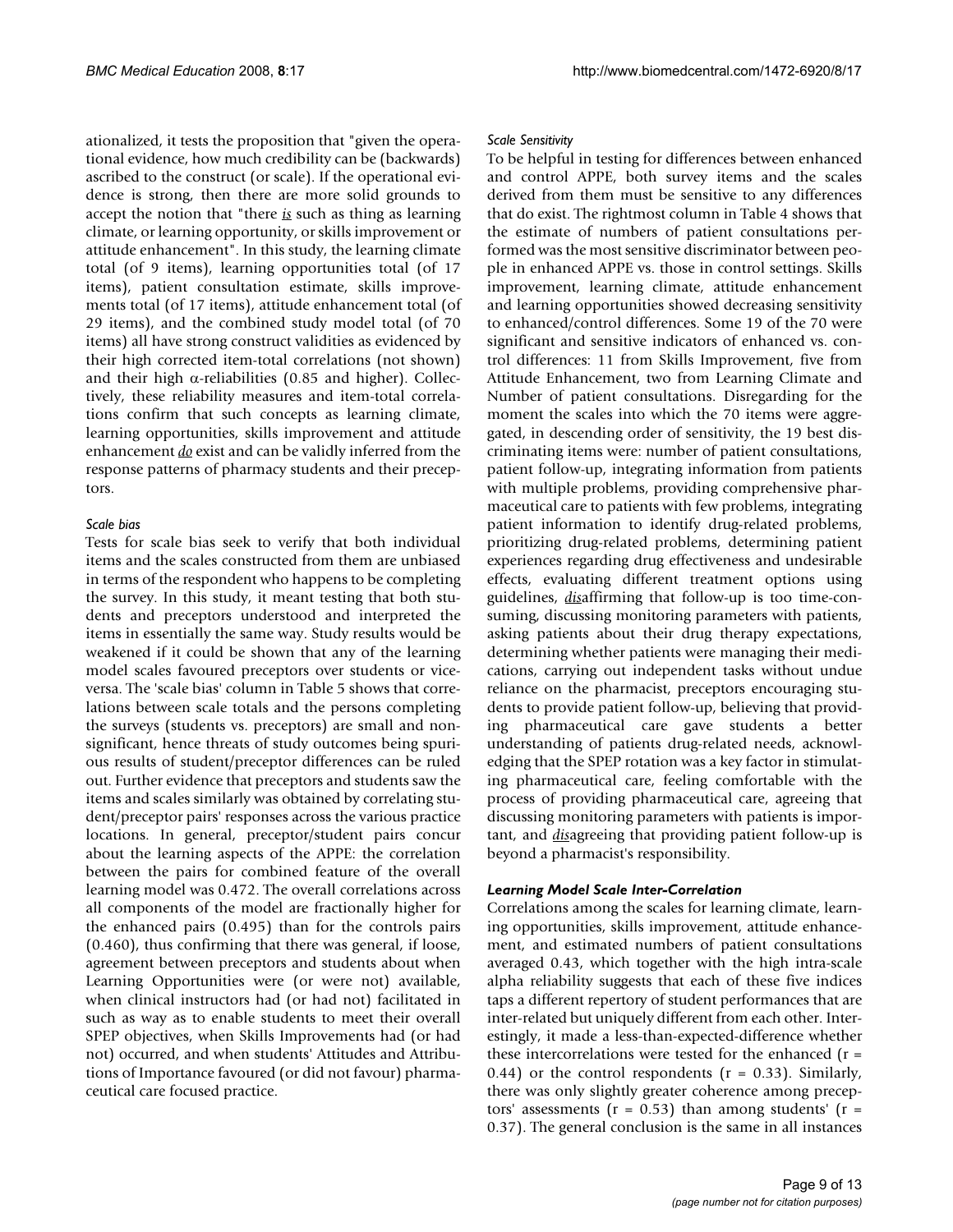– the five measures overlap to yield a reasonably generalized index of APPE training effectiveness which is significantly higher for the enhanced cohort than their classmates in either control setting.

## *Instrument Refinement*

Recognizing that completing a 70-item instrument was time-consuming and tedious for both students and preceptors, a subsequent phase of analysis tested whether a more streamlined instrument could be devised, and one which maximized the scales' differential abilities to discriminate between enhanced APPE and their traditional counterparts. Table 5 reports the item parameters for refined learning model scales when only the best-discriminating six items in each scale were included. Four, five and seven item versions were also tested but scale reliabilities, interscale differentiation, and scale sensitivity were all optimized with six items per scale. Selecting only those specific items from each learning model scale which most clearly distinguished between enhanced and control arms resulted in improved precision, such that all five refined scales discriminated significantly between the study's treatment arms whereas only three of the study's original scales were significant discriminators. The most common themes among items in the streamlined scales included: "patient follow-up," "documenting patient information," "providing pharmaceutical care-based care," "prioritizing drug-related problems," and "determining whether patients were managing their medications or had new questions or concerns," all of which reflect generally higher-level skills of pharmaceutical care practice rather than the more elementary learning tasks such as asking about patient expectations, collecting relevant information, etc. Streamlining the scales from 70 down to 25 items demonstrated the multiple advantages of brevity, greater precision, greater sensitivity to treatment improvements, all while maintaining absence of bias.

## **Discussion**

In general, the present study's results demonstrated that both students' and preceptors' outcomes favored the enhanced APPE in achieving the overall goals, although in slightly different fashion. Considering the combined student and preceptor outcomes on the full 70-item survey, the study's results suggested that the enhanced APPE resulted in about three times as many patient consultations as did the control experience, together with greater skills improvement, more favourable pharmaceutical care focused attitudes and an improved overall program impact of about 18%. Slight differences resulted when student and preceptor data was analyzed separately. For example, only the preceptor results suggested that students in the enhanced APPE were provided with a superior learning climate compared to students in the control APPE; and only the student results suggested that the enhanced APPE students experienced significantly greater attitude enhancement compare to their counterparts. Interestingly, the survey did not detect any difference in learning opportunity from the students' or preceptors' perspectives. When considering the 13 pharmaceutical care competency domains around which the APPE was structured from combined student and preceptor perspectives, all competencies favored the enhanced experience; and significantly so for all but two of the competencies (developing professional relationships with other health providers, physicians and participating in clinics, seminars, projects or presentations).

Past research has shown that curricular innovation is much more likely to be successful when instructors are provided with adequate opportunities to become familiar with the innovations and their rationale [20,21]. This applies equally well to preceptors asked to support changes to clinical placements such as those implemented in the enhanced APPE. Thus, while student accountabilities are spelled out in considerable detail in the SPEP manual given to students and preceptors in both control and enhanced APPE, preceptors in the enhanced APPE received additional education about how to foreground these expectations. This was accomplished by presenting the preceptors with suggestions on how to effectively set student expectations and facilitate student engagement in the available learning opportunities, as well as a discussion on each of the activities in which the students were asked to partake. Similarly, students were provided with a 5-day training that consisted of the Faculty discussing the APPE activities and expectations in detail with the students, giving the students the opportunity to spend time at their respective APPE sites prior to the start of their experience to familiarize themselves with their community pharmacy's processes and structures, initiate relationship and trust building with their preceptor and pharmacy staff, and allow their preceptor to assess the students' areas of strengths and weaknesses. Thus, the study instrumentation was built around procedures and accountability systems available equally to students and preceptors in both control and enhanced APPE. The non-difference in learning opportunity outcomes, but the significant difference in skills and attitudes indicates that the mere presence of opportunities is insufficient, but rather being expected to put them into practice with preceptors' guidance makes the enhanced model more successful than the traditional model as confirmed by the rich literature on situated learning in "communities of practice" [22]. In short, "we learn what we pay attention to," but when that attention is guided by explicit accountabilities, regular monitoring, and preceptor follow-up, the learning is more meaningful and better integrated [21-24].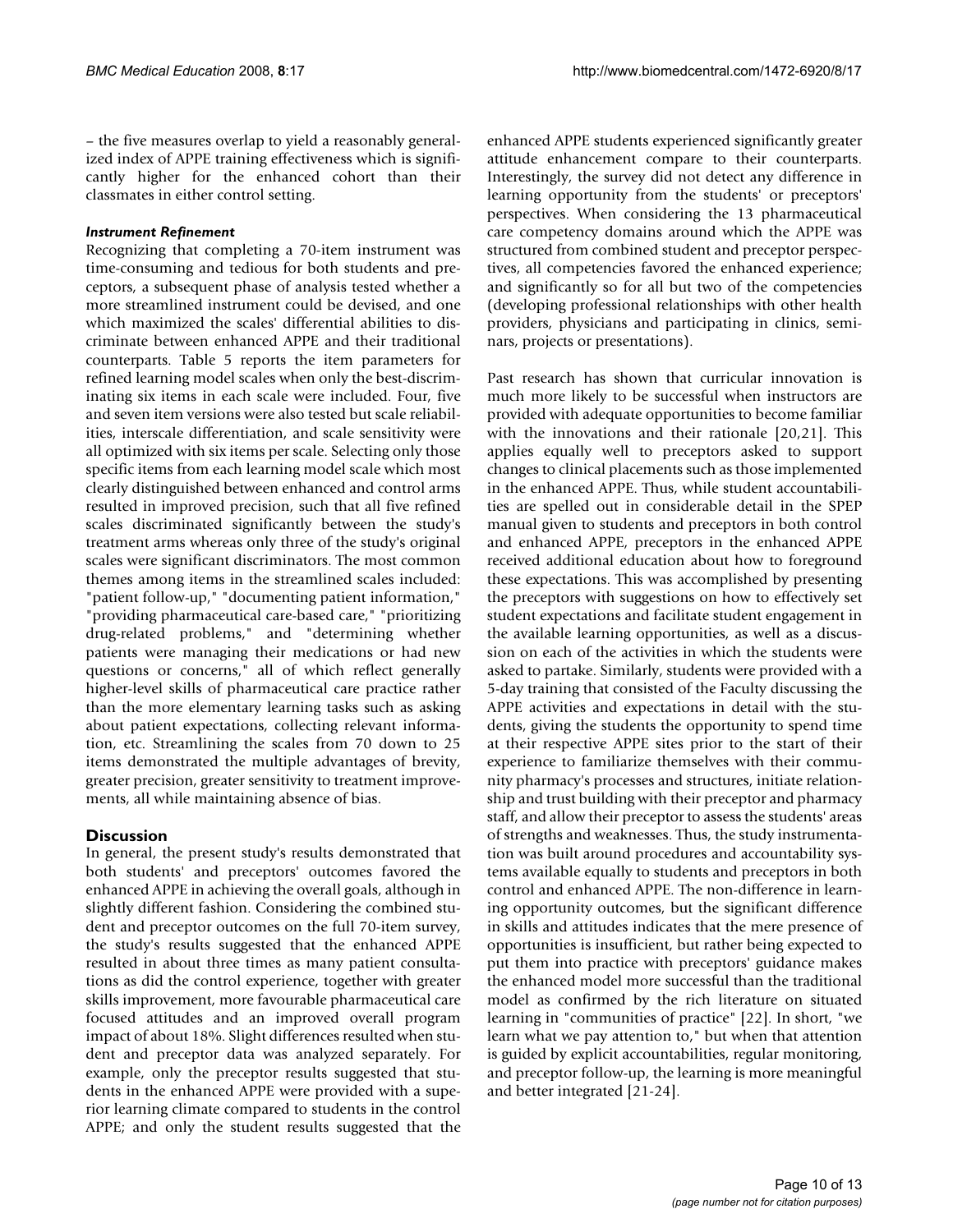#### *Pharmaceutical Care Competency Domains*

In any learning venue, classroom or experiential, there is always the likelihood that some domains are apt to be better mastered than others; and there is instructionally diagnostic value in knowing which domains are successfully learned and which less so, and whether membership in the enhanced APPE cohort predicts learning gains in some domains more than others. Irrespective of the study arm, combined results from both students and preceptors showed that some of the pharmaceutical care competencies were better learned than others. For example, c*ollecting relevant patient information*, *questioning patients to determine their experiences with drug effectiveness or undesirable effects*, *determining whether they were adhering to their medication regimens* were all reasonably well achieved (mid 80%). In contrast, *participating in clinics, projects, presentations or seminars* was woefully underachieved (40%) irrespective of study arm. Between those two extremes, evidence shows clearly greater content mastery by students in the enhanced APPE; notably in *patient follow-up*, *integrating patient information*, *documenting for continuity of care*, and *establishing monitoring parameters*. For two domains (*developing professional relationships with physicians and other health care providers* and *participating in clinics, projects, presentations or seminars*), the control cohort fractionally outperformed the enhanced cohort but not significantly. In the present study, the finding that some competencies were better learned than others allows curriculum planners to focus on areas where more learning opportunities are required.

### *Instrument Refinement*

From the outset, it was evident that a 70-item survey was too long and oversampled the relevant content domains. Issues of frustration, inattention, and non-compliance are routine consequences of overlong surveys [25]. Nevertheless at the outset, it was unclear which items might prove to be the best indicators of the study's objectives, hence an initial oversampling was intentional for this proof-of-concept study. While there are many justifiable strategies for survey streamlining such as (1) item winnowing on the basis of face validity, (2) selecting only the half-dozen most reliable items in each scale, (3) scale reduction via factor analysis, or (4) multi-trait, multi-method matrix procedures, the overall objective in this study was to maximize the discrimination between enhanced and control APPE and to test for survey items which best accomplished that. Consequently, we examined the items within each learning model scale that demonstrated the highest enhanced versus control differentiation. In an effort to rebalance scale "lopsidedness" where some scales had as few as nine items while others had as many as 29, we examined results for four, five, six, and seven-item solutions for each of the 5-stage learning model scales. Table 5 shows the results for a six-item version (for each stage)

which maximized the scales' sensitivities while retaining high alpha-reliabilities and holding scale bias to a minimum. Scale sensitivity (ability to discriminate between enhanced and control APPE) increased from 0.41 to 0.57 through judicious item selection. This refined combination of scale items allows accurate discrimination between enhanced settings and the two different control groups of 89.0% and distinguishes the enhanced from the combined control participants with an accuracy of 96.2%. As well, all five of the refined learning model scales become significantly sensitive to enhanced/control differences whereas in the original scales, only some were.

As before, the number of patient consultations is by far the best predictor of the enhanced APPE arm membership. In order of descending sensitivity within learning model scales, Table 6 shows these refined items with significance of Learning Model Scale sensitivity in brackets. In their refined forms, all five of the learning model scales became significant discriminators between enhanced and control APPE, and all but one was unbiased in terms of preceptor versus student differences. Only the estimated number of patient consultations again showed consistent overestimating by preceptors ( $p < 0.007$ ) irrespective of enhanced vs. control membership. As Table 6 also shows, certain pharmaceutical care competencies such as documenting, providing follow-up, prioritizing drug-related problems, monitoring, etc., appear repeatedly – irrespective of whether they were phrased as Learning Opportunities, Skills Improvements, or Attitude-related. These are the pharmaceutical care practice aspects of patient consultations, a good indicator that direct interaction with patients is a most powerful learning tool.

### *Limitations*

The study's interpretation and its generalization to other settings need to be viewed with certain cautions. The participant sample was both small and select, as befits a pilot study. Preceptors and students alike were volunteers and such self-selection may result in a Hawthorne-like upward drift in both interest and performance. Whether more mainstream participants (both preceptors and students) would demonstrate similarly favourable improvements between enhanced vs. control reports remains to be tested. The enhanced APPE intervention consisted of two components: preceptor education and student preparation prior to the start of the clerkship. One could reasonably question how much of the improved learning that was observed could have been the result of increased student preparation compared to preceptor training. The current study design and participant numbers do not allow a direct analysis of their reciprocal effects, and future investigation is planned. The study was retrospective in its conceptualization whereas pre/post designs coupled with enhanced/control conditions offer more explanatory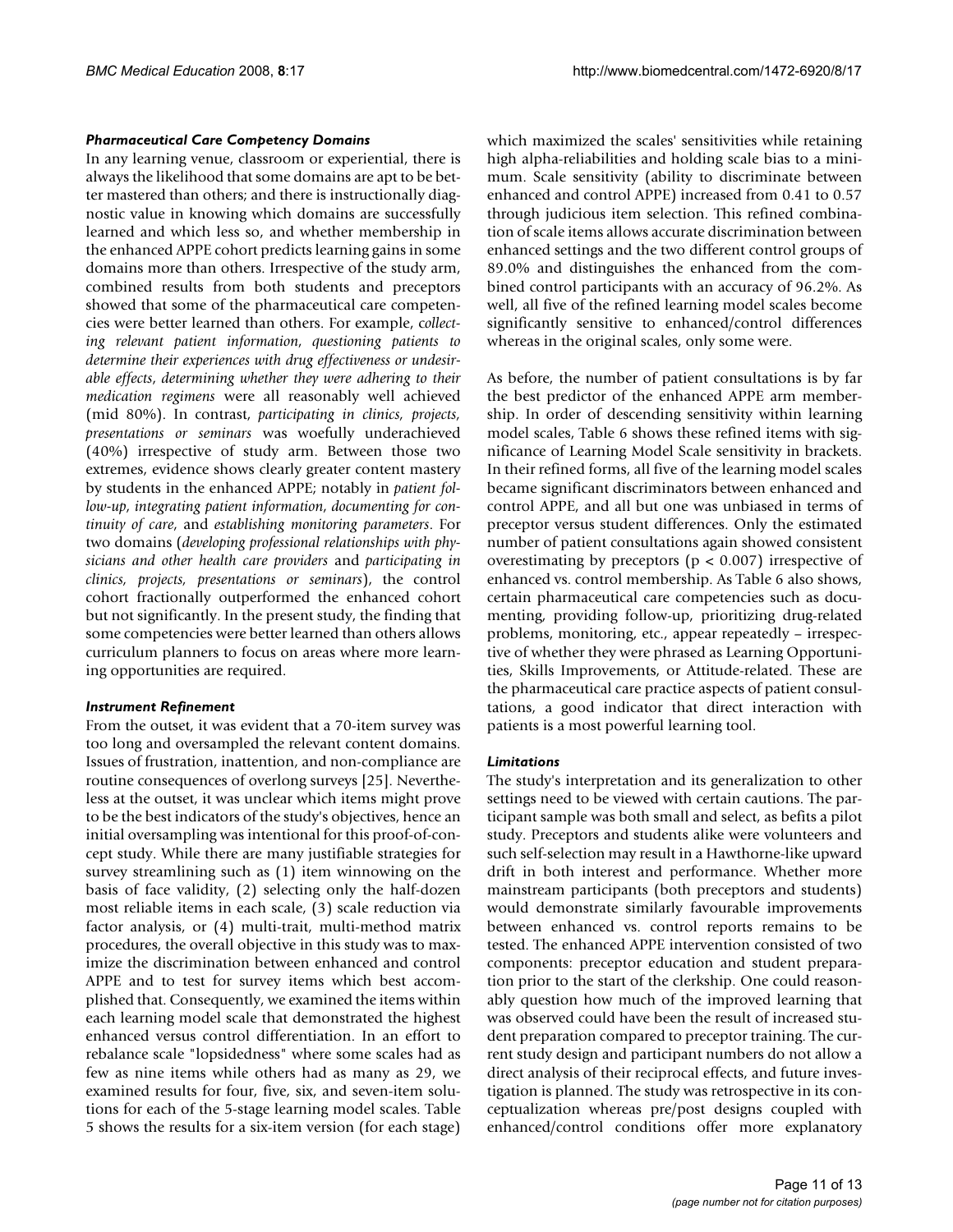#### **Table 6: Refined scale composition with the six best-discriminating items per scale.**

| Number of patient Consulted: $(F = 41.35, p < 0.000)^*$ . • Estimated number of consultations. |                                                                                                                                                                                                                                                                                                                                                                                                                                                                                                                           |
|------------------------------------------------------------------------------------------------|---------------------------------------------------------------------------------------------------------------------------------------------------------------------------------------------------------------------------------------------------------------------------------------------------------------------------------------------------------------------------------------------------------------------------------------------------------------------------------------------------------------------------|
| Learning Climate: $(F = 3.88, p < 0.026)$ .                                                    | • Preceptor encouraged patient follow-up.<br>• SPEP was significant in stimulating PC delivery to patients.<br>• Preceptor met with me on a regular basis to talk about patient issues.<br>• Clerkship gave me opportunities to practice and improve my PC skills.<br>• Preceptor identified activities for me to meet PC learning objectives.<br>• Preceptor encouraged me to provide evidence and justify my recommendations.                                                                                           |
| Learning Opportunities: $(F = 3.23, p < 0.046)$ .                                              | • Document patient information in forms usable by other pharmacists.<br>• Provide follow-up (phone or in-person) using the monitoring plan.<br>• Discuss monitoring parameters with patients regarding their therapies.<br>• Determine whether patients are managing their medications or have questions.<br>• Prioritize drug-related problems so that most relevant problems get addressed first.<br>• Question patients to determine their experiences regarding drug effectiveness.                                   |
| Skills Improvement: $(F = 20.69, p < 0.000)$ .                                                 | • Provide follow-up (phone or in-person) using the monitoring plan.<br>• Integrate information for patients with multiple problems to identify drug-related<br>problems.<br>• Provide comprehensive PC to patients with fewer problems (4 or less).<br>• Integrate patient information to identify actual/potential drug-related problems.<br>• Prioritize drug-related problems so most relevant problems get addressed first.<br>• Document patient information in forms to be used by other pharmacists/practitioners. |
| Attitude Enhancement: $(F = 6.86, p < 0.002)$ .                                                | • Disagrees: Follow-up is too time-consuming.<br>. Providing PC gives me a better understanding of patients' drug-related needs.<br>• Agrees: I am comfortable with the process of providing PC.<br>• Discussing monitoring parameters with patients is important.<br>• Disagrees: Follow-up is too expensive.<br>• Documenting care plans for continuity of care is important.                                                                                                                                           |

\* F and p values indicate the significance with which each scale discriminated between enhanced and control experiences.

power. The study's 70-item Scantron questionnaire presented some disadvantages. Questions and their responses were overprinted on about every third line of the Scantron bubbles resulting in alignment problems both in terms of printing and ease of reading. Future studies will ensure that respondents have the sole task of interpreting the questions and generating accurate responses while the researchers will accept the task of assigning scale numbers to conceptual categories even though it results in more laborious data entry. Also, 70 questions are undoubtedly too many resulting in respondent fatigue and loss of interest. Judicious combinations of reliability and discriminant analyses with larger and more representative samples will allow even further streamlining such that future questionnaires are shorter, more targeted and more focused, probably in the 20-to-30 item (and 6 or 7 domain) range of well-validated clinical learning instruments such as Stanford University's SFDP-26 or Cleveland Clinic's Teaching Effectiveness Instrument measures [26,27]. Finally, the learning of competencies was assessed, in part, by student self-report. It could be argued that it is in a student's best interest to report that learning has taken place, and that this motivation might be greater after a 5-day intervention. It was reassuring, therefore, to discover that comparisons of the students' perceptions of their learning to those of the preceptors were not statistically different. It can also be argued that student selfreport and, more generally, the opportunities for students to reflect on their own learning, are vital components of programs such as the ones presented here.

### **Conclusion**

In summary, the proof-of-concept examination showed that the enhanced arm generated higher overall results than did the control arms, with specifically higher scores in student views about patient consultations, skills improvement and attitudes toward pharmaceutical care practice. Similarly, preceptors reported increased preceptor supports, numbers of patient consultations, student skills improvement, and enhanced student attitudes. These study outcomes helped the SPEP faculty to secure funding from several additional community pharmacy chains within British Columbia to further develop, evaluate and expand the enhanced APPE to other preceptors and students in future years. Concurrent with development of the enhanced APPE's rationale and operational realities, an assessment instrument was developed, reviewed and refined which was closely keyed to the requirements and expectations of SPEP objectives. Also, the psychometric properties of the assessment survey were examined during this first iteration of the enhanced SPEP rotation and shown to be generally supportive of the pro